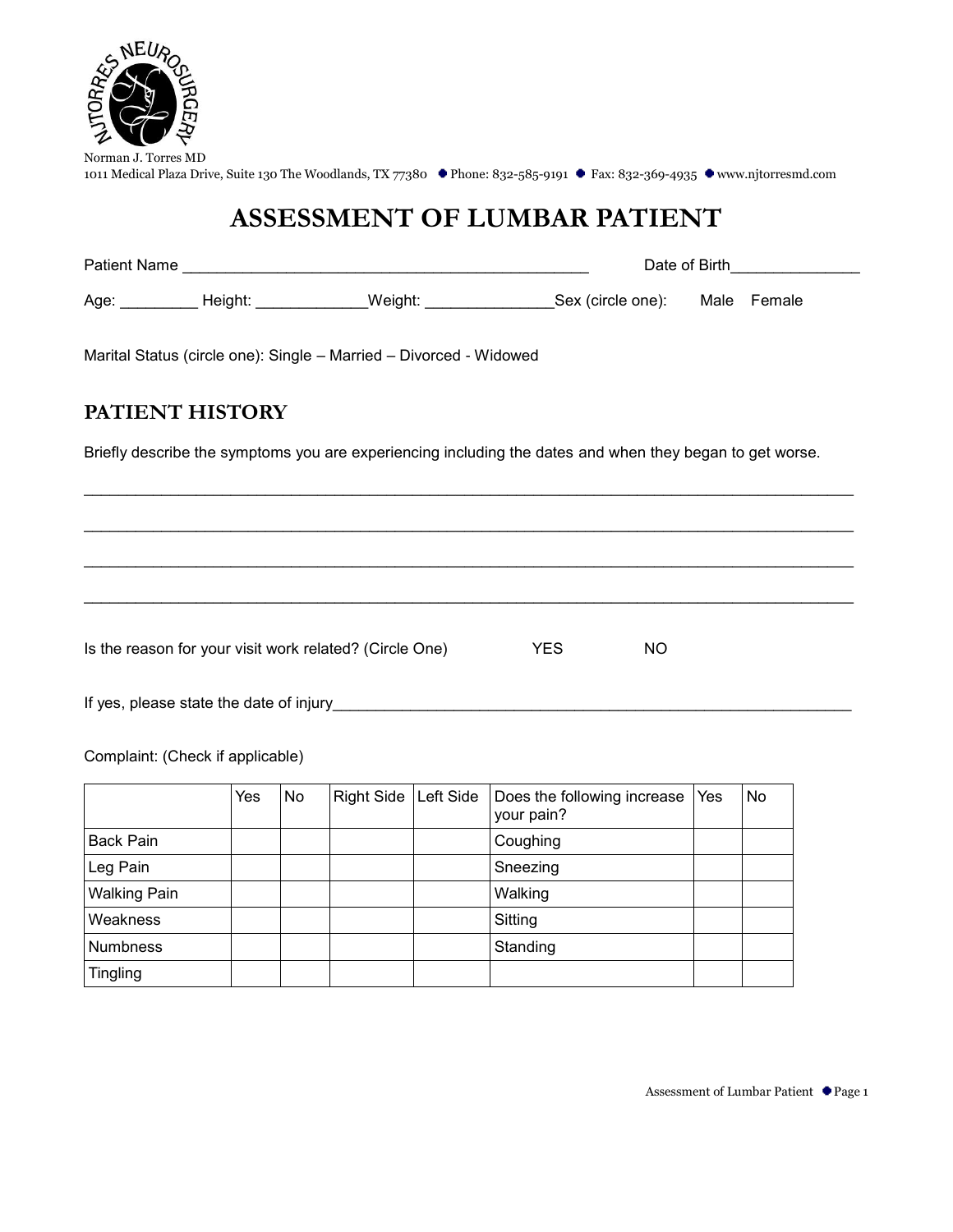

| <b>Patient Name</b>                          |              |             |     |       |       |  |
|----------------------------------------------|--------------|-------------|-----|-------|-------|--|
| Are bladder functions normal? (Circle One)   | YES          |             | NO. |       |       |  |
| Are bowel functions normal? (Circle One)     | YES          | NO.         |     |       |       |  |
| Any changes in walking? (Circle One)<br>YES. | ΝO           |             |     |       |       |  |
| How long have you had the above symptoms?    | (Circle One) | <b>DAYS</b> |     | WEEKS | YEARS |  |

What treatment have you had for the above symptoms?

|                    | Yes | No | Date | Please specify |
|--------------------|-----|----|------|----------------|
| Anti-Inflammatory  |     |    |      |                |
| Muscle Relaxant    |     |    |      |                |
| Pain Reliever      |     |    |      |                |
| Physical Therapy   |     |    |      |                |
| Steroid Injections |     |    |      |                |
| Chiropractor       |     |    |      |                |

### What testing have you had for the above symptoms?

|                | Yes | No | Date | Where |
|----------------|-----|----|------|-------|
| Plain X-rays   |     |    |      |       |
| <b>MRI</b>     |     |    |      |       |
| Myelogram      |     |    |      |       |
| CT Scans       |     |    |      |       |
| <b>EMG/NCS</b> |     |    |      |       |
| Other          |     |    |      |       |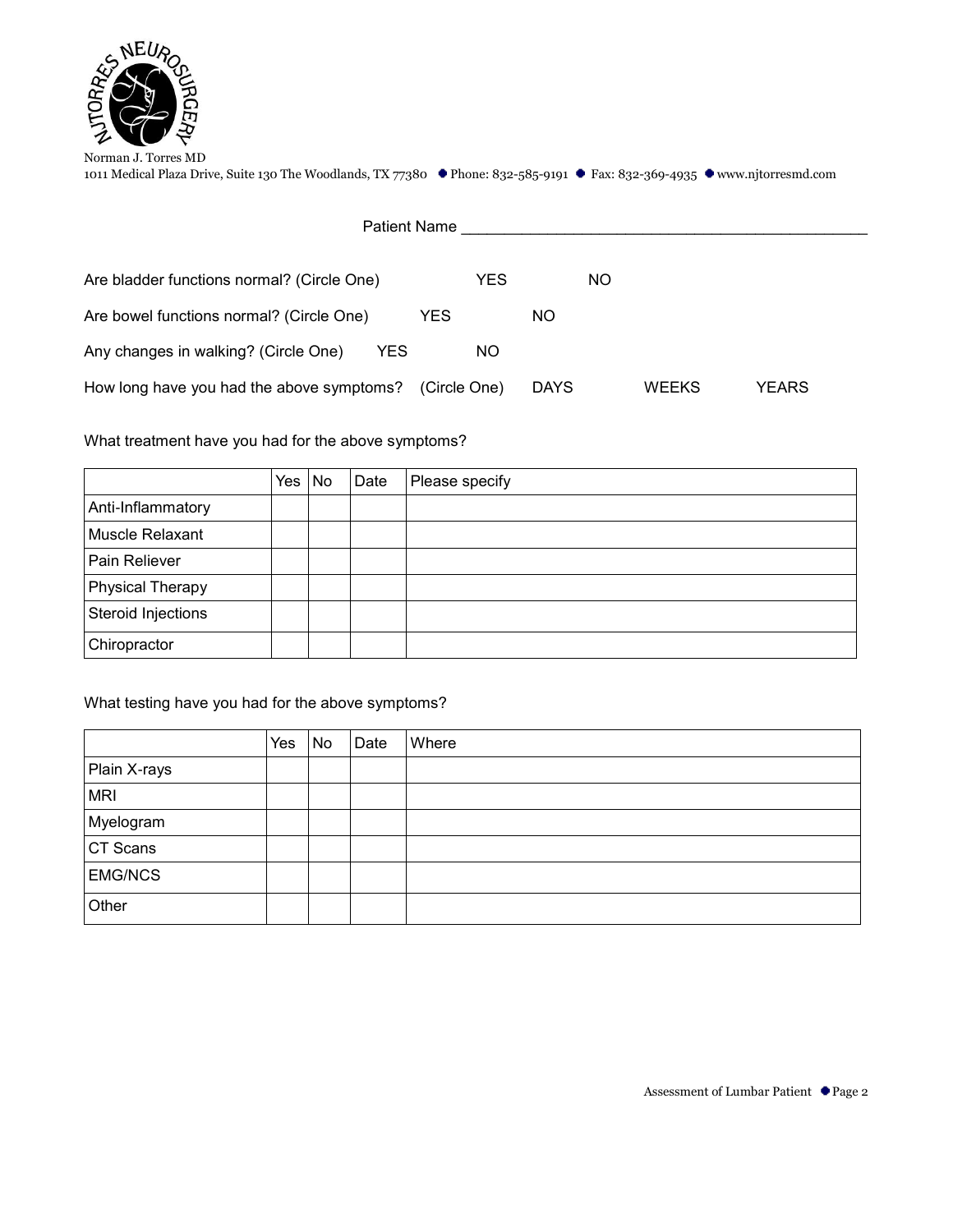

| Norman J. Torres MD                                                                                                        |  |  |
|----------------------------------------------------------------------------------------------------------------------------|--|--|
| 1011 Medical Plaza Drive, Suite 130 The Woodlands, TX 77380 • Phone: 832-585-9191 • Fax: 832-369-4935 • www.njtorresmd.com |  |  |

Patient Name \_\_\_\_\_\_\_\_\_\_\_\_\_\_\_\_\_\_\_\_\_\_\_\_\_\_\_\_\_\_\_\_\_\_\_\_\_\_\_\_\_\_\_\_\_\_\_

# **SOCIAL AND OCCUPATIONAL HISTORY**

Occupation: \_\_\_\_\_\_\_\_\_\_\_\_\_\_\_\_\_\_\_\_\_\_\_\_\_\_\_\_\_\_\_\_\_\_\_ Does your job require you to lift? \_\_\_\_\_\_\_\_\_ How much?\_\_\_\_\_\_\_\_\_\_\_\_\_\_\_\_ Right or Left handed?\_\_\_\_\_\_\_\_\_\_\_\_\_\_\_\_\_ Do you or have you ever used Tobacco products? (Circle One) YES NO Do you or have you ever used Alcoholic Beverages? (Circle One) YES NO Do you or have you ever used Street Drugs? (Circle One) YES NO **MEDICATIONS AND ALLERGIES** Are you allergic to any medication? (Circle One) YES NO Please list any if answered YES:

 $\mathcal{L}_\text{max} = \{ \mathcal{L}_\text{max} = \{ \mathcal{L}_\text{max} = \{ \mathcal{L}_\text{max} = \{ \mathcal{L}_\text{max} = \{ \mathcal{L}_\text{max} = \{ \mathcal{L}_\text{max} = \{ \mathcal{L}_\text{max} = \{ \mathcal{L}_\text{max} = \{ \mathcal{L}_\text{max} = \{ \mathcal{L}_\text{max} = \{ \mathcal{L}_\text{max} = \{ \mathcal{L}_\text{max} = \{ \mathcal{L}_\text{max} = \{ \mathcal{L}_\text{max} = \{ \mathcal{L}_\text{max$ 

 $\mathcal{L}_\text{max} = \{ \mathcal{L}_\text{max} = \{ \mathcal{L}_\text{max} = \{ \mathcal{L}_\text{max} = \{ \mathcal{L}_\text{max} = \{ \mathcal{L}_\text{max} = \{ \mathcal{L}_\text{max} = \{ \mathcal{L}_\text{max} = \{ \mathcal{L}_\text{max} = \{ \mathcal{L}_\text{max} = \{ \mathcal{L}_\text{max} = \{ \mathcal{L}_\text{max} = \{ \mathcal{L}_\text{max} = \{ \mathcal{L}_\text{max} = \{ \mathcal{L}_\text{max} = \{ \mathcal{L}_\text{max$ 

 $\mathcal{L}_\text{max} = \mathcal{L}_\text{max} = \mathcal{L}_\text{max} = \mathcal{L}_\text{max} = \mathcal{L}_\text{max} = \mathcal{L}_\text{max} = \mathcal{L}_\text{max} = \mathcal{L}_\text{max} = \mathcal{L}_\text{max} = \mathcal{L}_\text{max} = \mathcal{L}_\text{max} = \mathcal{L}_\text{max} = \mathcal{L}_\text{max} = \mathcal{L}_\text{max} = \mathcal{L}_\text{max} = \mathcal{L}_\text{max} = \mathcal{L}_\text{max} = \mathcal{L}_\text{max} = \mathcal{$ 

 $\mathcal{L}_\text{max} = \{ \mathcal{L}_\text{max} = \{ \mathcal{L}_\text{max} = \{ \mathcal{L}_\text{max} = \{ \mathcal{L}_\text{max} = \{ \mathcal{L}_\text{max} = \{ \mathcal{L}_\text{max} = \{ \mathcal{L}_\text{max} = \{ \mathcal{L}_\text{max} = \{ \mathcal{L}_\text{max} = \{ \mathcal{L}_\text{max} = \{ \mathcal{L}_\text{max} = \{ \mathcal{L}_\text{max} = \{ \mathcal{L}_\text{max} = \{ \mathcal{L}_\text{max} = \{ \mathcal{L}_\text{max$ 

List any medication you are currently taking including amount and frequency:

| Medication | Dosage | Frequency |
|------------|--------|-----------|
|            |        |           |
|            |        |           |
|            |        |           |
|            |        |           |
|            |        |           |
|            |        |           |

Assessment of Lumbar Patient Page 3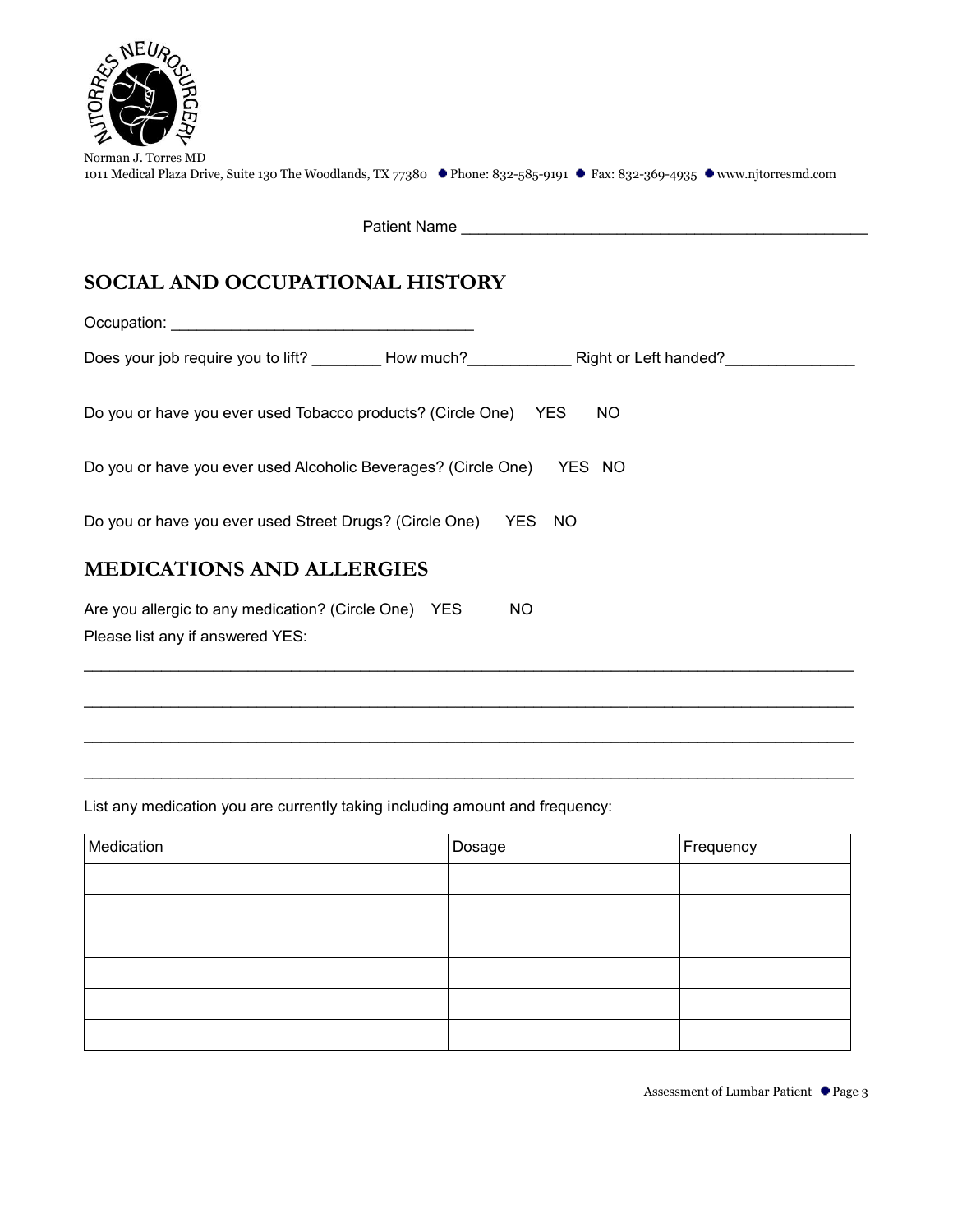

Patient Name \_\_\_\_\_\_\_\_\_\_\_\_\_\_\_\_\_\_\_\_\_\_\_\_\_\_\_\_\_\_\_\_\_\_\_\_\_\_\_\_\_\_\_\_\_\_\_

# **PERSONAL MEDICAL HISTORY**

List any Surgeries with dates which you have had:

| Surgery | Date |
|---------|------|
|         |      |
|         |      |
|         |      |

List any serious illnesses, injuries and/or accidents including dates:

| Illness | $\vert$ Date |
|---------|--------------|
|         |              |
|         |              |
|         |              |

#### **Do you have or have ever had:**

| Glaucoma                   | Yes        | No. | <b>Thyroid Disorder</b> | Yes        | No. | <b>Bronchitis</b>        | Yes        | No. |
|----------------------------|------------|-----|-------------------------|------------|-----|--------------------------|------------|-----|
| Pneumonia                  | Yes.       | No. | <b>Diabetes</b>         | Yes        | No. | Tonsillitis              | <b>Yes</b> | No. |
| Asthma                     | Yes        | No  | <b>Hepatitis</b>        | <b>Yes</b> | No  | Colitis                  | <b>Yes</b> | No  |
| Cholesterol                | Yes.       | No. | Arthritis               | Yes.       | No. | Suicide                  | Yes        | No. |
| <b>High Blood Pressure</b> | <b>Yes</b> | No  | <b>Kidney Disease</b>   | Yes        | No. | <b>Bladder Infection</b> | Yes        | No  |
| Stroke                     | Yes        | No. | Anxiety                 | Yes.       | No. | <b>Gall Stones</b>       | <b>Yes</b> | No  |
| <b>Heart Attack</b>        | Yes        | No. | <b>Seizures</b>         | <b>Yes</b> | No. | <b>Stomach Ulcers</b>    | Yes        | No  |
| <b>Rheumatic Heart</b>     | <b>Yes</b> | No. | Depression              | Yes        | No. | <b>Blood Clots</b>       | Yes        | No  |
| <b>Congenital Heart</b>    | Yes        | No. | Alzheimer's/Dementia    | <b>Yes</b> | No  | <b>Bleeding Tendency</b> | Yes        | No. |
| <b>Heart Failure</b>       | Yes        | No. |                         | <b>Yes</b> | No  | Migraine                 | Yes        | No. |
| <b>Heart Disease</b>       | Yes        | No. | <b>Tuberculosis</b>     | <b>Yes</b> | No. | High Fever               | <b>Yes</b> | No. |
| Murmur                     | Yes        | No. | AIDS/HIV                | Yes        | No. | Other:                   |            |     |